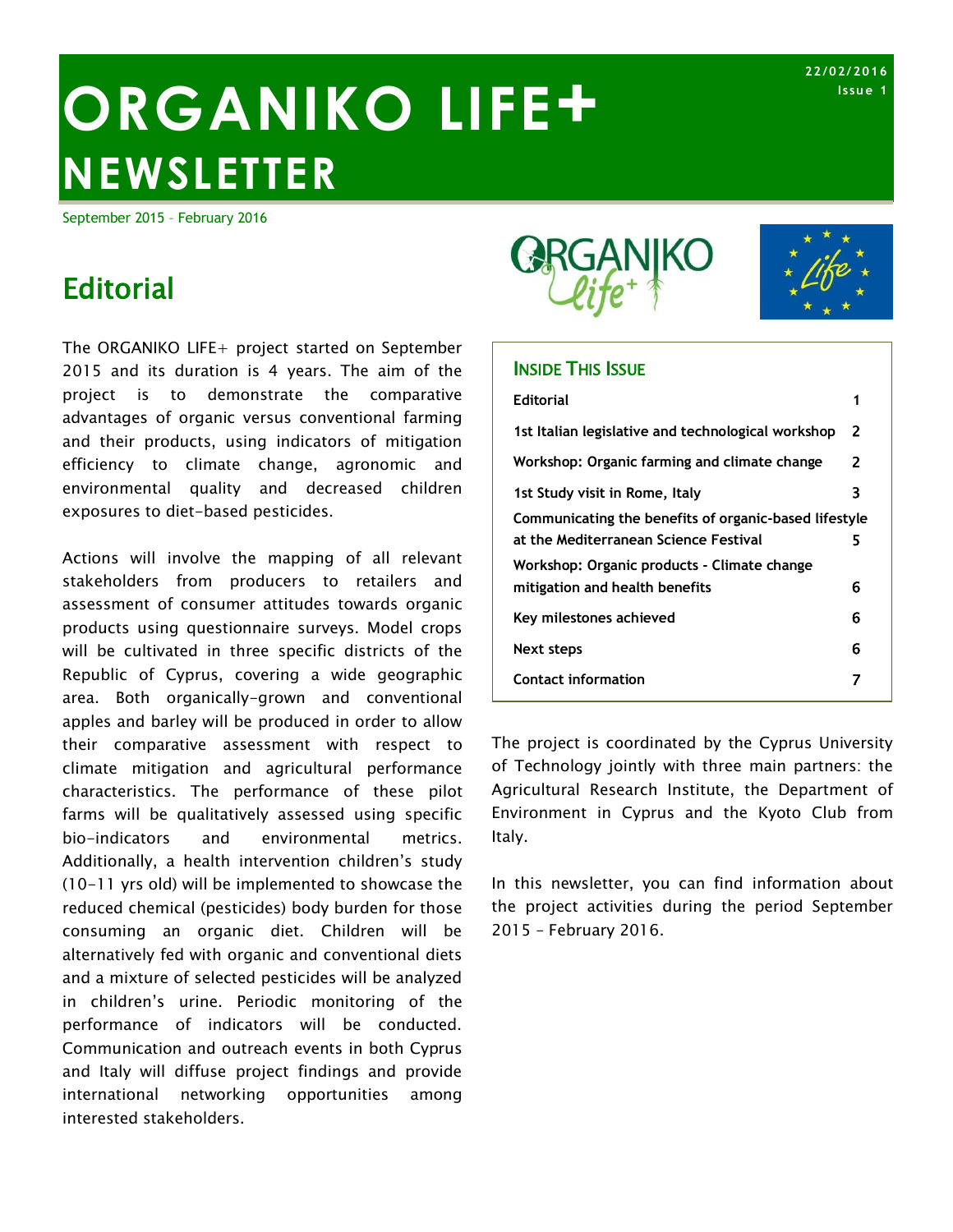# 1st Italian Legislative and Technological Workshop

The 1st Italian legislative and technological workshop was organized on January 26th 2016, in Rome with participants from a number of organisations such as MATTM, ISPRA, FREE, Itabia, Legambiente, ENEA, ANEV, AzzeroCO2, GBC Italia, CIB, IP Srl and Kyoto Club. During the workshop, the 129th meeting of the Committee on Organic Production and the EU Regulation 2015/2345 were presented and discussed. All participants evaluated positively the new regulation, arguing that it improves quality guarantee for non-EU imported organic products and indirectly steers for greater quality sensitivity also in the EU organic market. Regarding technological updates, the 17 November 2015 European EGTOP final report on wine was discussed and the relevance it may have for both Italian and Cypriot organic wine production was underlined. Moreover, Marco



Pezzaglia presented the new technology patented by his company, called Biogasdoneright, that deals with anaerobic digestion and soil carbon sequestration and he elaborated on possible organic farming uses.

# Workshop: Organic farming and climate change

A workshop regarding "Organic farming and climate change" was held at Latsia Municipal Theatre in the framework of the project on December 18, 2015. The Agricultural Research Institute, the Department of Environment and the Cyprus University of Technology organized the workshop. The aim of this event was to communicate the significance of organic farming products for human health and the environment to children aged from 9 to 12 years old. Three primary schools were participated and totally 290 students attended the workshop. The basic principles of organic farming practices were presented while the impact of agricultural activities on climate change and vice versa was interactively discussed with the students. Finally a questionnaire about the benefits, the characteristics and the properties of organic farming products and practices was answered.

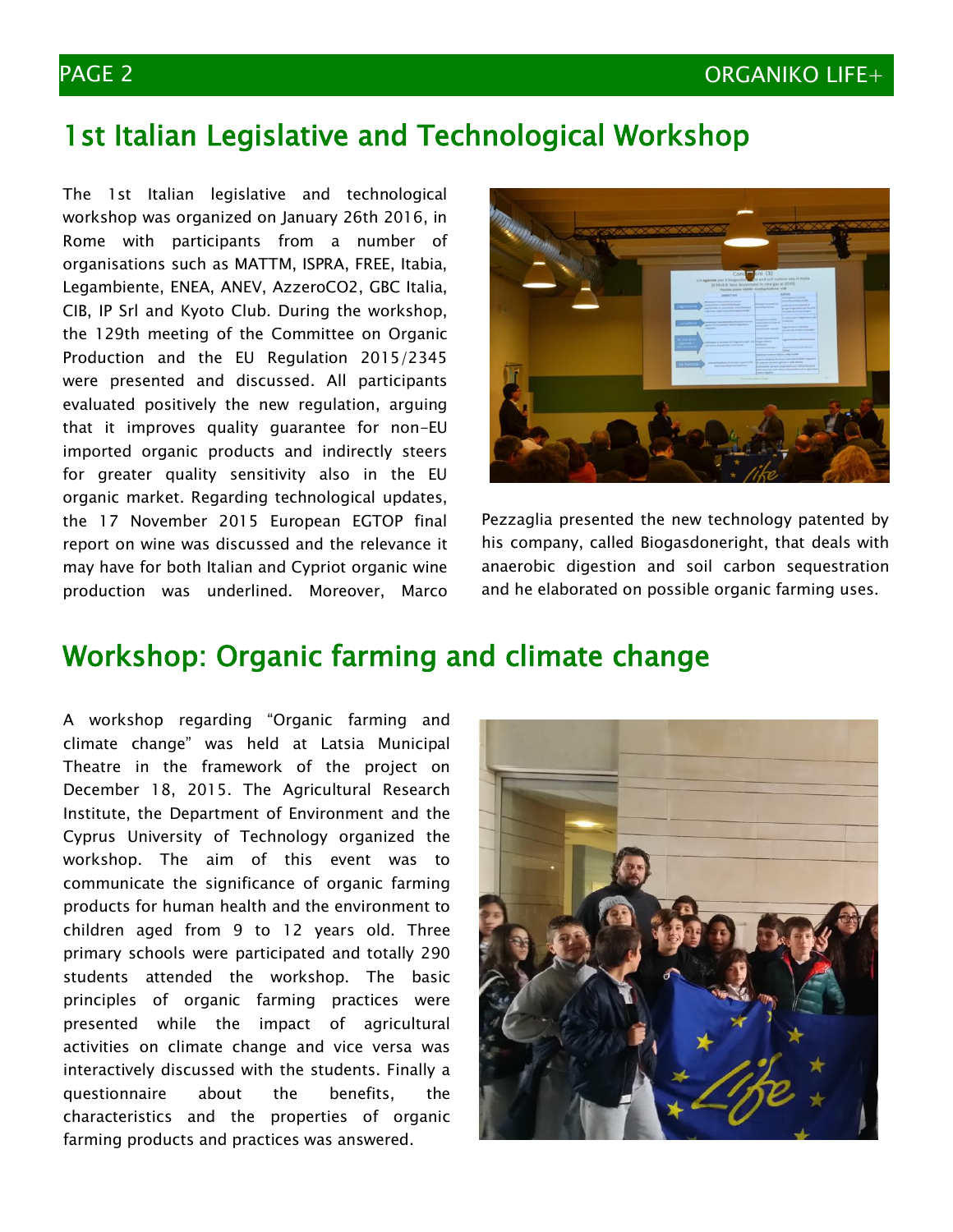### PAGE 3 ORGANIKO LIFE+

# 1<sup>st</sup> Study Visit in Rome, Italy

The first study visit in Italy was organized by Kyoto Club on 01-02 December 2015, in Rome. During our visit a number of important meetings took place, including our meeting with the Vice Minister of the Italian Ministry of Agriculture on issues of organic products market and climate change mitigation efforts, as well as with public and private institutes and associations. Below you can find more details.

#### Meeting with the Deputy Minister of the Ministry of Agricultural, Food and Forestry **Policy**

The ORGANIKO partners had a thorough meeting with the Deputy Minister of the Ministry of Agricultural, Food and Forestry Policy Senator Andrea Olivero, his technical secretariat's co-workers and ministry's staff working on organic farming. The Italian Agriculture Ministry expressed their support towards the project ORGANIKO and proposed an organic farming Memorandum of Understanding between the Cyprus and Italian Agriculture Ministries. The discussion was focused on the importance of increasing the organic farming production across all over Europe with the development of a European network supporting organic agriculture. It was highlighted that research along with training are important components in order for organic farming





to contribute substantially in the climate change mitigation.

### Involvement of farmers, consumers and researchers in organic products certification – AIAB, FederBio & Bioagricert

We met representatives of the AIAB (Italian Association for Organic Agriculture), FederBio (Italian federation of organic and biodynamic agriculture) and Bioagricert (Private certification and control body). AIAB promotes a participatory approach in organic farming, since it connects researchers with farmers and consumers and the AIAB president, Mr. Vincenzo Vizioli stated that organic farming can contribute to both climate change adaptation and mitigation. Moreover, social aspect of farming is promoted, since they are doing efforts to include marginalized people (people with social exclusion problems successfully entering the local society) in organic farming. It is important that AIAB is a partner of the SOLMACC project, which aims to promote the wider adoption of innovative practices that can contribute to reaching the EU's climate change mitigation and adaptation objectives in the food and farming sector and the idea of a jointed meeting/workshop of ORGANIKO with SOLMACC was proposed.

Mr. Roberto Pinton, the secretary of processing and trading group of FederBio, introduced the integrity platform, which shows all steps of a product from production to consumption; so that it is certified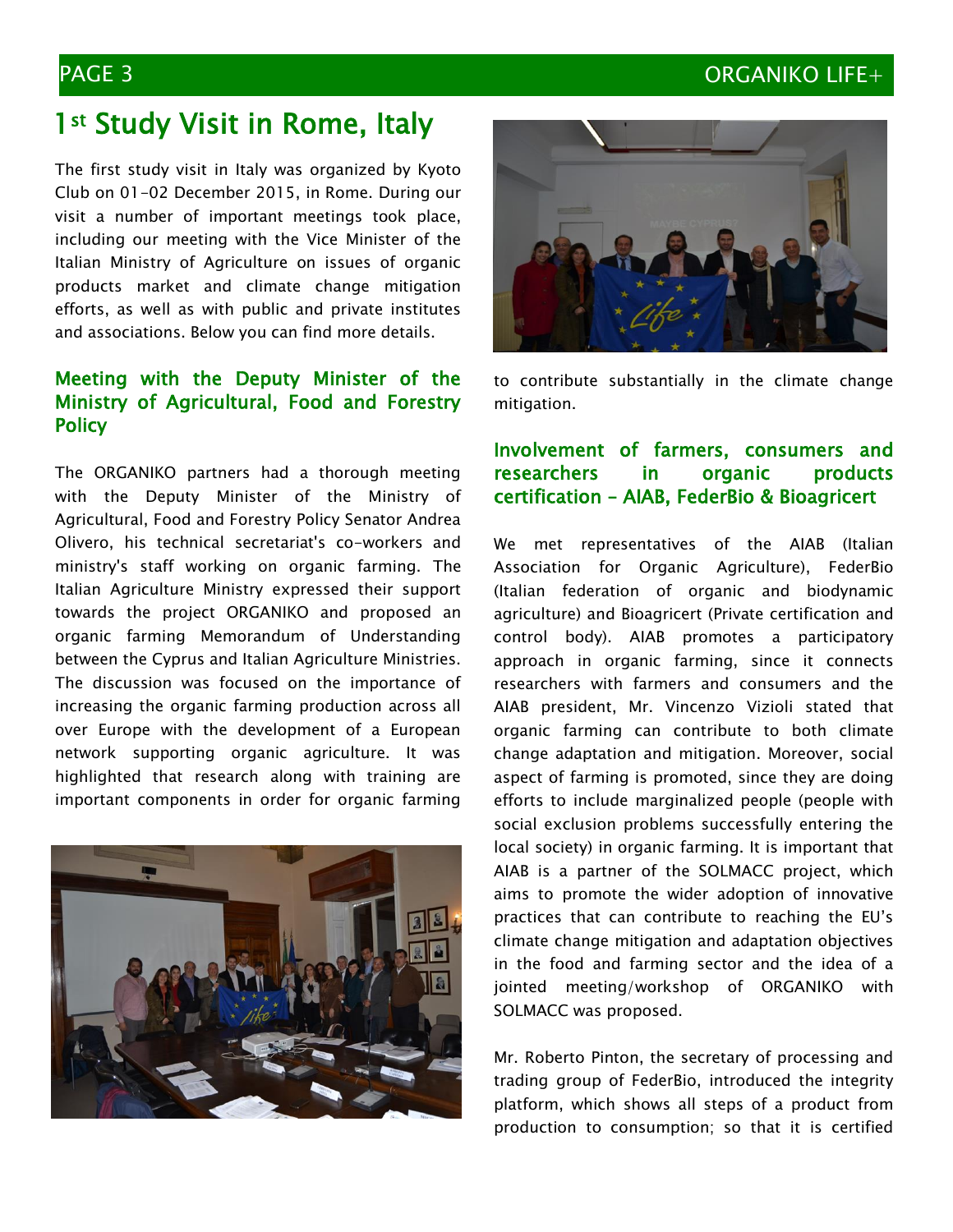### PAGE 4 ORGANIKO LIFE+

The idea of potential Cyprus-Italy nongovernmental co-operation projects was proposed.

Mr. Donato Ferucci, the Head of Bioagricert Lazio followed, with a presentation on the control and certification system of organic agriculture in Italy and he noted that the certification is a regulated, product- and production chain-oriented procedure based on authorization principles.

### Successful business stories of organic farming in Rome – La città dell'altra economia & Il Trattore

We visited two successful market initiatives within the Rome city. "The city of the other economy" (La città dell'altra economia-CAE) is located in Rome centre at the restored place of Campo Boario in Testaccio. Events, exhibitions, markets and meetings are organized there in order to promote social equality, fair trade, renewable energy, reuse, recycling and sustainability. Moreover, there is an organic shop, an organic bar, an organic restaurant, a library, a games room and other shops (bicycles, clothes, etc.). Also we visited "The Tractor" (Il Trattore), an organic city farm with large areas of crops and some animals. Social equality is promoted since marginalised people can work in the farm.





#### Experience of organic food provision in schools – Maria Montessori Primary School in Rome

We visited the Maria Montessori Primary School and representatives of Rome Municipality's Educational and School Services Department (Office for food monitoring and control and Diet Office) provided information about organic food in schools. About 150000 meals are prepared in Rome per day and per meal, the municipality spends around 4.5-4.8 euros of which, about 2 euros are paid by parents. Most schools in Rome have kitchens (94%) and for the rest, the food is cooked in nearby buildings with the transport time being less than 15 minutes. Kitchens are managed by external companies with the use of tenders by the Rome municipality, with duration of 4 years. Besides the fact that children eat organic food, they are also informed about it through lectures and information sheets as well as through gardening and cooking. It is of note that Mr. Maurizio Sansuini, president of the CIMAS Ristorazione (food provider), expressed his support and interest towards our project and he is open for communication regarding the provision of organic food for the health study that is going to be conducted in Cyprus.

#### Understanding Italy's role in climate change and organic production – ISMEA & Lazio Regional Government

We met with representatives from the public institute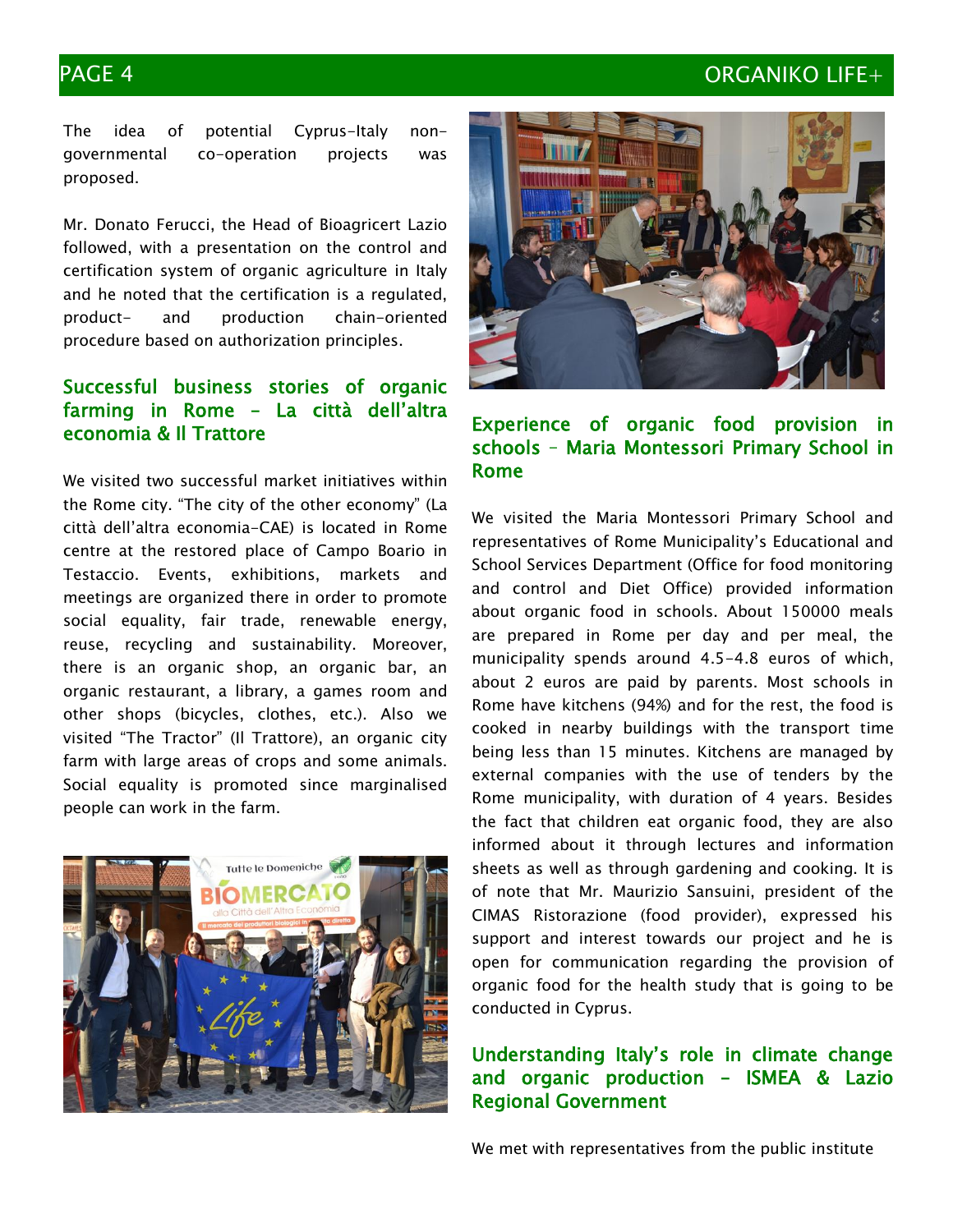### PAGE 5 ORGANIKO LIFE+

ISMEA (Institute for agro-food market services) and the Lazio Regional Government. The role of ISMEA in the implementation of EU policies for climate change adaptation and mitigation as well as the contribution of agriculture to the reduction of GHGs was elucidated with a presentation from the Director, Mr. Zaccarini Bonelli. Italy's target on reducing the emissions by 6.5% compared with 1990 has been achieved for the commitment period 2008-2013, according to the Kyoto Protocol. In fact, during the period 2008-2012, the agriculture sector reduced its emissions with an average of 15.5% compared to 1990 and this was achieved due to economic crisis, with farmers changing and adapting their practices.



Even though in EU, there is a conflict about organic farming, the EU subsidies on integrated production have been reduced in order to support the development of organic agriculture.

# Communicating the benefits of organic-based lifestyle at the Mediterranean Science Festival

The 1st Mediterranean Science Festival took place from 3rd to 6th of December at the Lanitis Carob Mill Complex in Limassol and it was organized by the educational organization SciCo-Cyprus, the Cyprus Research Promotion Foundation, along with the Cyprus Youth Organization.

Our participation consisted of an interactive seminar, carrying out activities for children aged 6-12 yrs old in the morning session and an informative presentation about the organic farming and the Organiko project for the general public during the afternoon. Around 40 children learnt and enjoyed our activities about organic products with the presentation, discussion, game and quiz, received activity books, comics and tried delicious organic apples and tomatoes.

During the afternoon session, the Organiko LIFE+ project was presented by Dr Konstantinos Makris.

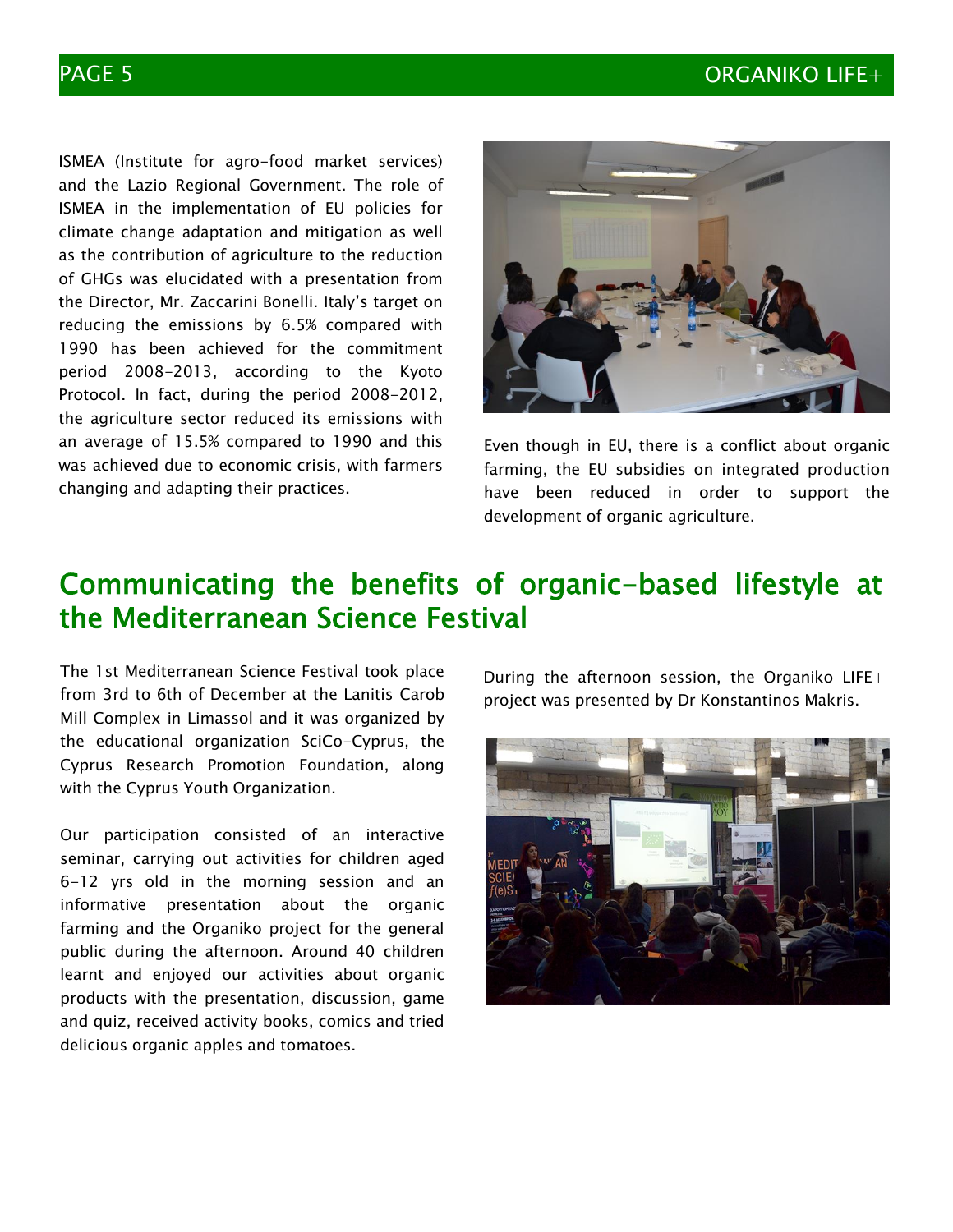### PAGE 6 ORGANIKO LIFE+

# Workshop: Organic products - Climate change mitigation and health benefits

More than 90 people participated in the public info day of ORGANIKO LIFE+ on "Organic products: Climate change mitigation and health benefits" at Limassol City Hall, on Wednesday, September 16th 2015. The event was organized by the Cyprus University of Technology (CUT), the Agricultural Research Institute, the Department of Environment, along with the European Commission Representation in Cyprus, Heart Cyprus and Europe Direct Limassol, under the framework of the ORGANIKO LIFE+ project. The conference started with greetings from the Deputy Mayor of Limassol, Mr. Stouppas who expressed his support to public information initiatives, the Vice Rector of CUT Financial Management and Development, Prof. Anagiotos, who stressed the need for training of organic farmers and consumers as well as the Environment Commissioner, Mrs. Panayiotou, who proposed the implementation of pilot organic farming programs with more support from the State.

# Key milestones achieved

- The advisory board has been formed and information about its members can be found at:
	- <http://organikolife.com/en/advisory-board/>
- The literature review on organic farming with regards to health aspects and environmental aspects has been completed
- The mapping of the organic sector stakeholders in Europe and Cyprus has been completed
- The first pilot case studies for crops have initiated
- The study protocol for the children's health study has been finalized
- The questionnaire for the consumers' perceptions survey with regards to organic food has been finalized



Detailed presentations followed from Dr Konstantinos Makris, Dr George Zotos, Dr Michalis Omirou, Dr Andrie Panayiotou, Mr. George Kyrris, Mr. Vasilis Kyprianou, Mr. Giannis Makrygiannis and Ms. Christina Savva, who covered several aspects of the organic farming in Cyprus. During the conference, there was time for discussion and the audience showed interest by submitting several questions and comments.

## Next steps

- Implementation of the children's health study
- Publication of articles in local newspapers with regards to organic products from members of the Advisory Board
- Implementation of protocols in crops of apples and barley
- Completion of report on the consumers' perceptions and attitudes towards organic products